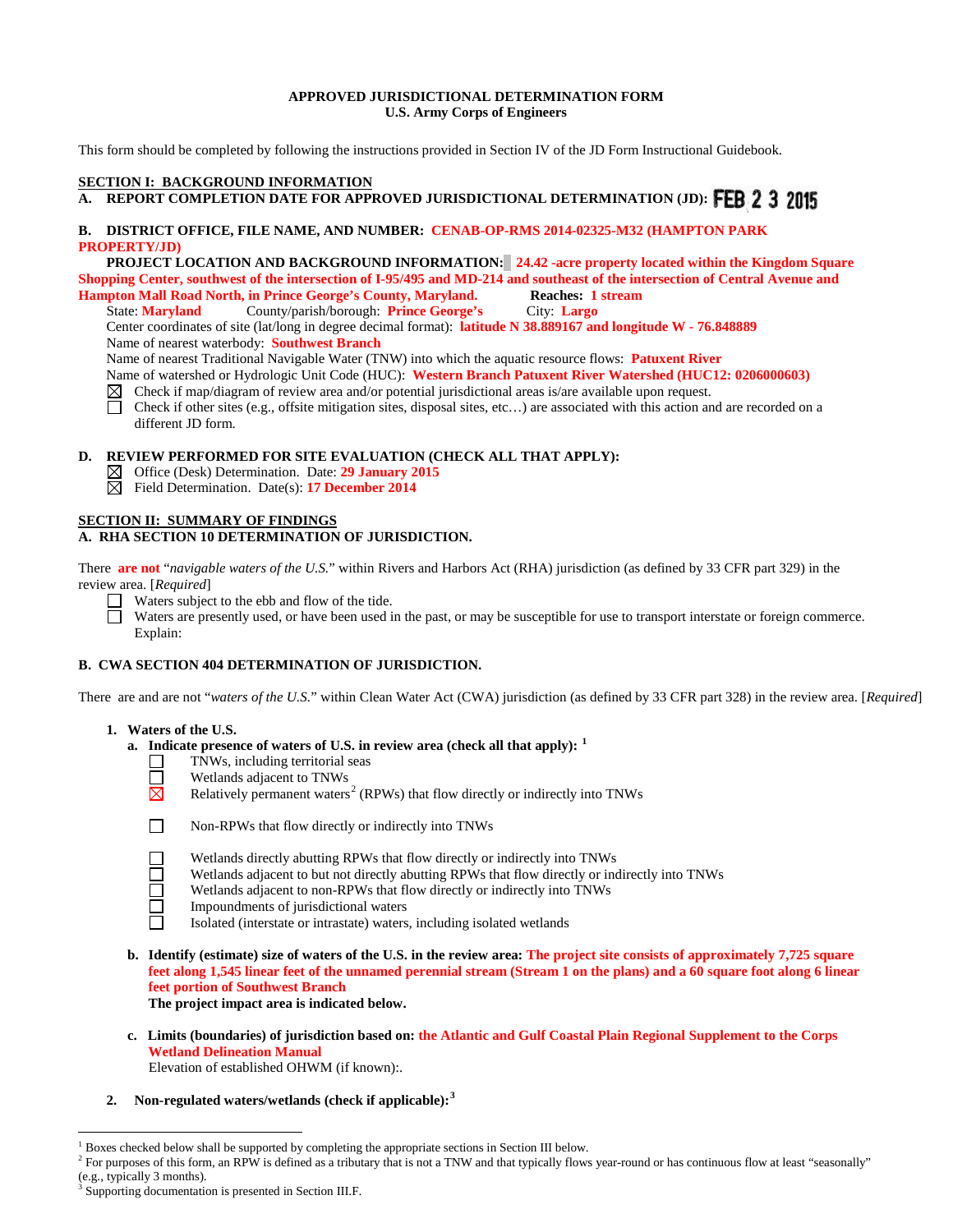Potentially jurisdictional waters and/or wetlands were assessed within the review area and determined not to be jurisdictional. Explain:

#### **SECTION III: CWA ANALYSIS**

#### **A. TNWs AND WETLANDS ADJACENT TO TNWs**

**The agencies will assert jurisdiction over TNWs and wetlands adjacent to TNWs. If the aquatic resource is a TNW, complete Section III.A.1 and Section III.D.1. only; if the aquatic resource is a wetland adjacent to a TNW, complete Sections III.A.1 and 2 and Section III.D.1.; otherwise, see Section III.B below**.

#### **1. TNW**

Identify TNW:

Summarize rationale supporting determination:

### **2. Wetland adjacent to TNW**

Summarize rationale supporting conclusion that wetland is "adjacent":

# **B. CHARACTERISTICS OF TRIBUTARY (THAT IS NOT A TNW) AND ITS ADJACENT WETLANDS (IF ANY):**

**This section summarizes information regarding characteristics of the tributary and its adjacent wetlands, if any, and it helps determine whether or not the standards for jurisdiction established under Rapanos have been met.** 

**The agencies will assert jurisdiction over non-navigable tributaries of TNWs where the tributaries are "relatively permanent waters" (RPWs), i.e. tributaries that typically flow year-round or have continuous flow at least seasonally (e.g., typically 3 months). A wetland that directly abuts an RPW is also jurisdictional. If the aquatic resource is not a TNW, but has year-round (perennial) flow, skip to Section III.D.2. If the aquatic resource is a wetland directly abutting a tributary with perennial flow, skip to Section III.D.4.**

**A wetland that is adjacent to but that does not directly abut an RPW requires a significant nexus evaluation. Corps districts and EPA regions will include in the record any available information that documents the existence of a significant nexus between a relatively permanent tributary that is not perennial (and its adjacent wetlands if any) and a traditional navigable water, even though a significant nexus finding is not required as a matter of law.**

**If the waterbody[4](#page-1-0) is not an RPW, or a wetland directly abutting an RPW, a JD will require additional data to determine if the waterbody has a significant nexus with a TNW. If the tributary has adjacent wetlands, the significant nexus evaluation must consider the tributary in combination with all of its adjacent wetlands. This significant nexus evaluation that combines, for analytical purposes, the tributary and all of its adjacent wetlands is used whether the review area identified in the JD request is the tributary, or its adjacent wetlands, or both. If the JD covers a tributary with adjacent wetlands, complete Section III.B.1 for the tributary, Section III.B.2 for any onsite wetlands, and Section III.B.3 for all wetlands adjacent to that tributary, both onsite and offsite. The determination whether a significant nexus exists is determined in Section III.C below.**

- **1. Characteristics of non-TNWs that flow directly or indirectly into TNW**
	- **(i) General Area Conditions:**

 Watershed size: **111.7 square miles (Western Branch Patuxent River Watershed (HUC12: 0206000603))** Drainage area: **unknown**

Normal average monthly rainfall for December: **approximately 3 inches per month[5](#page-1-1)**

Departure from normal average monthly rainfall for December 2014: **1 inches more than average in the general vicinity of the project area**

#### **(ii) Physical Characteristics:**

(a) Relationship with TNW:

 $\Box$  Tributary flows directly into TNW.

Tributary flows through **2 (Stream 1) or 1 (Southwest Branch)** tributaries before entering TNW

Project waters are approximately **12.8** river miles from TNW. Project waters are approximately **less than 1** river miles from RPW. Project waters are approximately **10.1** aerial (straight) miles from TNW.

<span id="page-1-0"></span><sup>&</sup>lt;sup>4</sup> Note that the Instructional Guidebook contains additional information regarding swales, ditches, washes, and erosional features generally and in the arid **West** 

<span id="page-1-1"></span><sup>5</sup> NOAA, National Weather Service, Advanced Hydrologic Prediction Service[, http://water.weather.gov/precip/](http://water.weather.gov/precip/) Accessed 27 January 2015. For additional information on normal rainfall, please see http://water.weather.gov/precip/about.php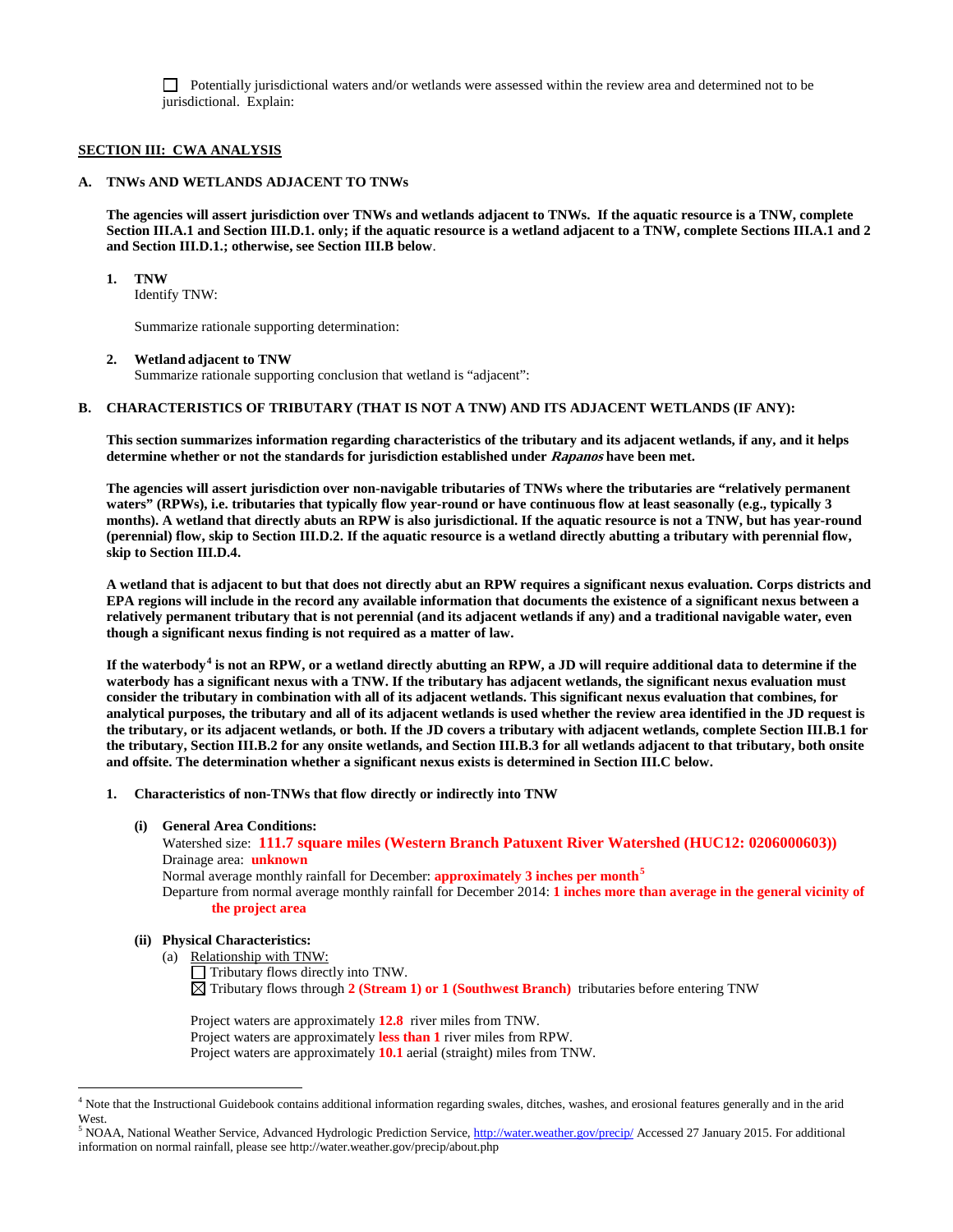|                                  | Project waters are approximately less than 1 aerial (straight) miles from RPW.<br>Project waters cross or serve as state boundaries. Explain: N/A.<br>Identify flow route to TNW <sup>6</sup> : Unnamed tributary (Stream 1) flows through Southwest Branch and then through<br>Western Branch of the Patuxent River into the Patuxent River, a TNW.<br>Tributary stream order, if known: 1 <sup>st</sup> order                                                                                                                                                                                                                                                            |
|----------------------------------|----------------------------------------------------------------------------------------------------------------------------------------------------------------------------------------------------------------------------------------------------------------------------------------------------------------------------------------------------------------------------------------------------------------------------------------------------------------------------------------------------------------------------------------------------------------------------------------------------------------------------------------------------------------------------|
| (b)                              | General Tributary Characteristics (check all that apply):<br>Tributary is:<br>$\Box$ Natural:<br>$\boxtimes$ Artificial (man-made). Explain: <b>Both Stream 1 and Southwest Branch in the vicinity of the</b><br>project area are open concrete trapezoidal channels.<br>Manipulated (man-altered). Explain:                                                                                                                                                                                                                                                                                                                                                               |
| <b>1 feet (Southwest Branch)</b> | <b>Tributary</b> properties with respect to top of bank (estimate):<br>Average width: at top of bank- 15 feet (Stream 1), 15 feet (Southwest Branch); at OHWM - 5 feet (Stream 1),<br><b>10 feet (Southwest Branch)</b><br>Average depth: at top of bank- 15 feet (Stream 1), 7 feet (Southwest Branch); at OHWM - 0.5 feet (Stream 1),<br>Average side slopes: $1:1$                                                                                                                                                                                                                                                                                                      |
|                                  | Primary tributary substrate composition (check all that apply):<br>$\Box$ Silts<br>$\Box$ Sands<br>$\boxtimes$ Concrete<br>$\Box$ Cobbles<br>Gravel<br>$\blacksquare$ Muck<br>$\Box$ Bedrock<br>Vegetation. Type/% cover:<br>$\Box$ Other. Explain:<br>Tributary condition/stability [e.g., highly eroding, sloughing banks]. Explain: stable – concrete channel                                                                                                                                                                                                                                                                                                           |
|                                  | Tributary geometry: concrete trapezoidal channel<br>Tributary gradient (approximate average slope): $\sim 1\%$ ,<br>$(c)$ Flow:                                                                                                                                                                                                                                                                                                                                                                                                                                                                                                                                            |
|                                  | Tributary provides for: <b>perennial flow</b><br>Estimate average number of flow events in review area/year: <i>unknown</i><br>Describe flow regime: see above<br>Other information on duration and volume: The Corps observed flow in Stream 1 and Southwest Branch during the<br>site visit on 17 December 2014. The agent stated that both streams had also been flowing at the time of the wetland<br>delineation.<br>Surface flow is: <b>perennial</b> Characteristics:<br>Subsurface flow: unknown;<br>□ Dye (or other) test performed: N/A.                                                                                                                         |
|                                  | Tributary has (check all that apply):<br>$\boxtimes$ Bed and banks<br>$\boxtimes$ OHWM <sup>7</sup> (check all indicators that apply):<br>clear, natural line impressed on the bank<br>the presence of litter and debris<br>changes in the character of soil<br>destruction of terrestrial vegetation<br>the presence of wrack line<br>shelving<br>vegetation matted down, bent, or absent<br>sediment sorting<br>leaf litter disturbed or washed away<br>scour<br>sediment deposition<br>multiple observed or predicted flow events<br>water staining<br>abrupt change in plant community<br>other (list): algal growth<br>Discontinuous OHWM. <sup>8</sup> Explain: N/A. |
|                                  | If factors other than the OHWM were used to determine lateral extent of CWA jurisdiction (check all that apply):<br>High Tide Line indicated by:<br>Mean High Water Mark indicated by:<br>oil or scum line along shore objects<br>survey to available datum;<br>fine shell or debris deposits (foreshore)<br>physical markings;<br>vegetation lines/changes in vegetation types.<br>physical markings/characteristics                                                                                                                                                                                                                                                      |

<span id="page-2-2"></span><span id="page-2-1"></span><span id="page-2-0"></span><sup>&</sup>lt;sup>6</sup> Flow route can be described by identifying, e.g., tributary a, which flows through the review area, to flow into tributary b, which then flows into TNW.<br><sup>7</sup>A natural or man-made discontinuity in the OHWM does not neces the OHWM has been removed by development or agricultural practices). Where there is a break in the OHWM that is unrelated to the waterbody's flow regime (e.g., flow over a rock outcrop or through a culvert), the agencies will look for indicators of flow above and below the break <sup>8</sup>  $8\tilde{I}$ bid.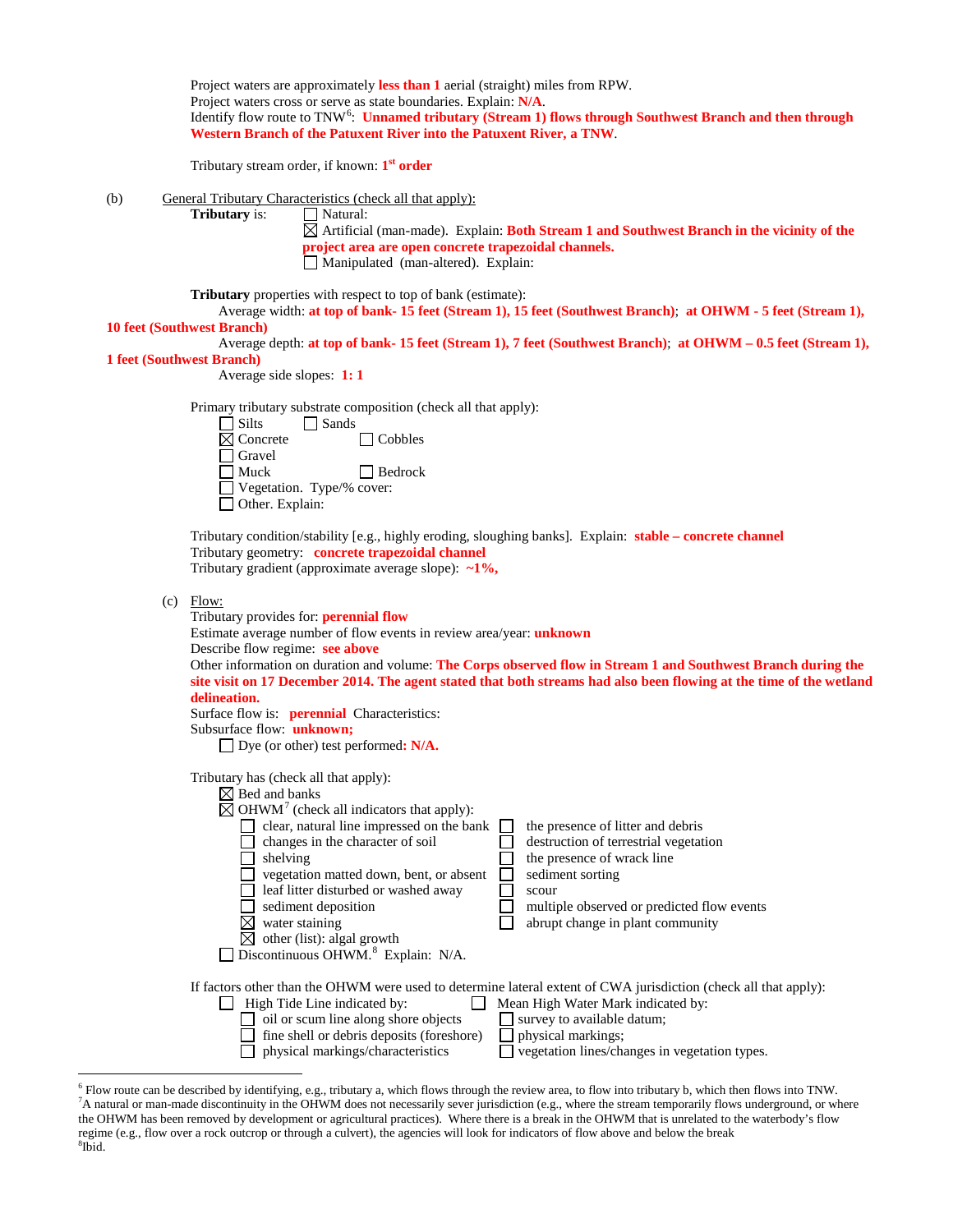| ΙI | tidal gauges  |
|----|---------------|
|    | other (list): |

#### **(iii) Chemical Characteristics:**

Characterize tributary (e.g., water color is clear, discolored, oily film; water quality; general watershed characteristics, etc.). Explain: **water color is brownish colored and mostly clear**

Identify specific pollutants, if known: **unknown**

**(iv) Biological Characteristics. Channel supports (check all that apply):**

Riparian corridor. Characteristics (type, average width): **Stream 1 – 59 foot wide forested on east side only; Southwest Branch – 35 feet scrub-shrub and emergent vegetation on north bank, 59 foot wide forested on south bank**

- Wetland fringe. Characteristics:
- $\overline{\mathbb{N}}$  Habitat for:

Federally Listed species. Explain findings:

Fish/spawn areas. Explain findings: **The perennial flow of Stream 1 and Southwest Branch could provide for some fish habitat. However, due to the artificial concrete substrate, the shallow nature of the water, and the lack of canopy cover over the two streams, fish habitat is likely to be limited by time of year (i.e. inhospitable conditions during summer) and used only by the hardiest species.** 

Other environmentally-sensitive species. Explain findings:

Aquatic/wildlife diversity. Explain findings: **The forested riparian cooridor along Southwest Branch connects two larger forested areas – along upstream portions of Southwest Branch on the west side and along Western Branch on the east side of the AOR. Terrestrial fauna using these forested areas could also use the forested riparian cooridor along Southwest Branch to migrate between these two larger areas and as additional habitat.** 

**2. Characteristics of wetlands adjacent to non-TNW that flow directly or indirectly into TNW**

#### **(i) Physical Characteristics:**

(a) General Wetland Characteristics:

Properties: Wetland size: Wetland type. Wetland quality. Explain: **Refer to Section IV.B.** Project wetlands cross or serve as state boundaries. Explain: **N/A**.

(b) General Flow Relationship with Non-TNW:

Flow is: Characteristics: Subsurface flow:Explain findings: Dye (or other) test performed:

- (c) Wetland Adjacency Determination with Non-TNW:
	- Directly abutting
	- Not directly abutting
		- Discrete wetland hydrologic connection. Explain:
		- Ecological connection. Explain:
		- $\Box$  Separated by berm/barrier. Explain:
- (d) Proximity (Relationship) to TNW

Project wetlands are river miles from TNW. Project wetlands are aerial (straight) miles from TNW. Flow is from:

Estimate approximate location of wetland as within the floodplain:

#### **(ii) Chemical Characteristics:**

Characterize wetland system (e.g., water color is clear, brown, oil film on surface; water quality; general watershed characteristics; etc.). Explain:

Identify specific pollutants, if known:

#### **(iii) Biological Characteristics. Wetland supports (check all that apply):**

Riparian buffer. Characteristics (type, average width):

- Vegetation type/percent cover. Explain:
	- Habitat for:
- Federally Listed species. Explain findings:
- Fish/spawn areas. Explain findings:
- Other environmentally-sensitive species. Explain findings:
- Aquatic/wildlife diversity. Explain findings: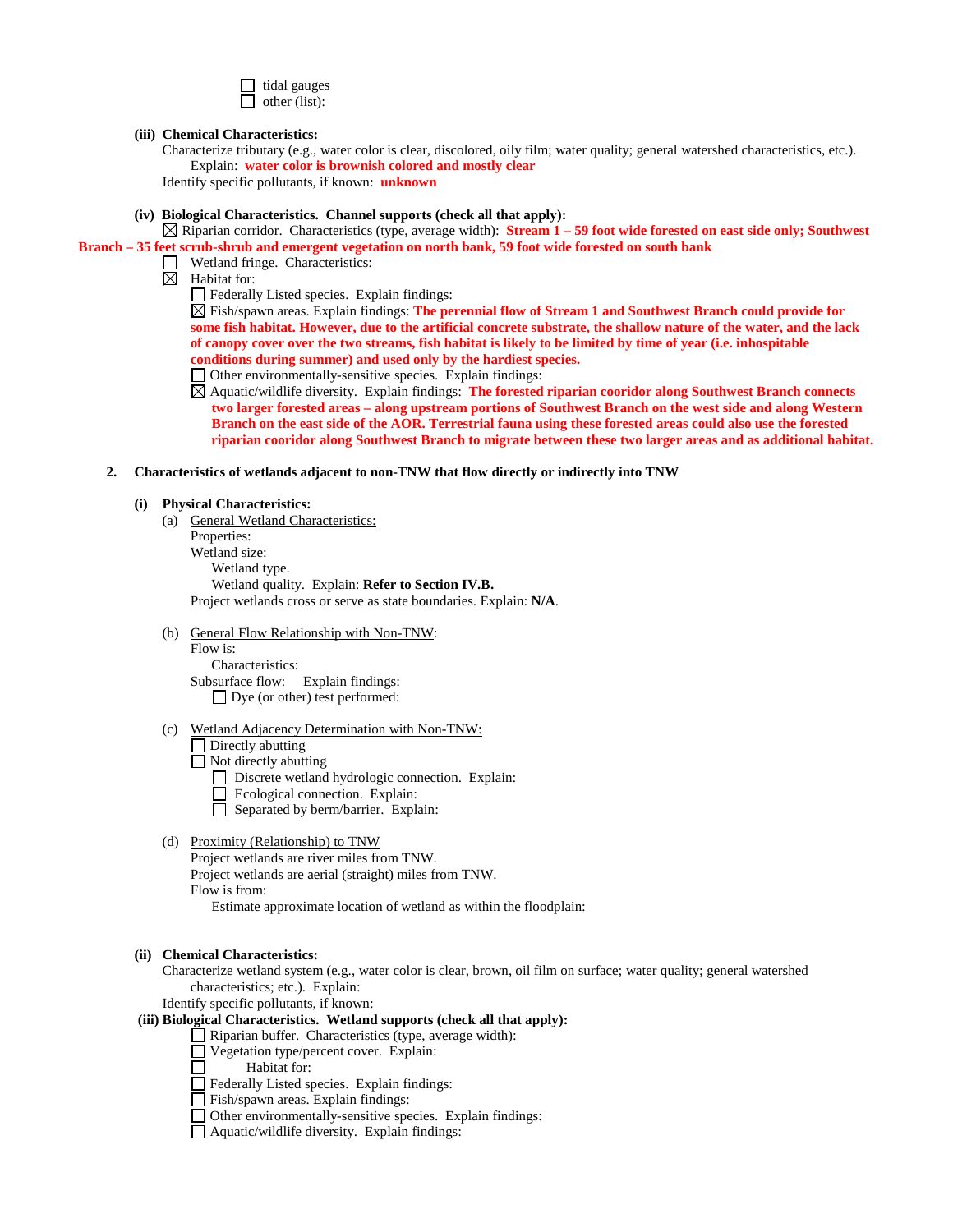#### **3. Characteristics of all wetlands adjacent to the tributary (if any)**

All wetland(s) being considered in the cumulative analysis: Approximately acres in total are being considered in the cumulative analysis.

For each wetland, specify the following:

| Directly abuts? $(Y/N)$<br>Directly abuts? $(Y/N)$ | Size (in acres) | Size (in acres) |
|----------------------------------------------------|-----------------|-----------------|
|----------------------------------------------------|-----------------|-----------------|

Summarize overall biological, chemical and physical functions being performed: **Refer to Section IV.B.**

# **C. SIGNIFICANT NEXUS DETERMINATION**

**A significant nexus analysis will assess the flow characteristics and functions of the tributary itself and the functions performed by any wetlands adjacent to the tributary to determine if they significantly affect the chemical, physical, and biological integrity of a TNW. For each of the following situations, a significant nexus exists if the tributary, in combination with all of its adjacent wetlands, has more than a speculative or insubstantial effect on the chemical, physical and/or biological integrity of a TNW. Considerations when evaluating significant nexus include, but are not limited to the volume, duration, and frequency of the flow of water in the tributary and its proximity to a TNW, and the functions performed by the tributary and all its adjacent wetlands. It is not appropriate to determine significant nexus based solely on any specific threshold of distance (e.g. between a tributary and its adjacent wetland or between a tributary and the TNW). Similarly, the fact an adjacent wetland lies within or outside of a floodplain is not solely determinative of significant nexus.** 

#### **Draw connections between the features documented and the effects on the TNW, as identified in the** *Rapanos* **Guidance and discussed in the Instructional Guidebook. Factors to consider include, for example:**

- Does the tributary, in combination with its adjacent wetlands (if any), have the capacity to carry pollutants or flood waters to TNWs, or to reduce the amount of pollutants or flood waters reaching a TNW?
- Does the tributary, in combination with its adjacent wetlands (if any), provide habitat and lifecycle support functions for fish and other species, such as feeding, nesting, spawning, or rearing young for species that are present in the TNW?
- Does the tributary, in combination with its adjacent wetlands (if any), have the capacity to transfer nutrients and organic carbon that support downstream foodwebs?
- Does the tributary, in combination with its adjacent wetlands (if any), have other relationships to the physical, chemical, or biological integrity of the TNW?

#### **Note: the above list of considerations is not inclusive and other functions observed or known to occur should be documented below:**

- **1. Significant nexus findings for non-RPW that has no adjacent wetlands and flows directly or indirectly into TNWs.** Explain findings of presence or absence of significant nexus below, based on the tributary itself, then go to Section III.D:
- **2. Significant nexus findings for non-RPW and its adjacent wetlands, where the non-RPW flows directly or indirectly into TNWs.** Explain findings of presence or absence of significant nexus below, based on the tributary in combination with all of its adjacent wetlands, then go to Section III.D:
- **3. Significant nexus findings for wetlands adjacent to an RPW but that do not directly abut the RPW.** Explain findings of presence or absence of significant nexus below, based on the tributary in combination with all of its adjacent wetlands, then go to Section III.D:
	- \* Aquatic Life (Organisms):
	- \* Habitat for Wildlife:
	- \* Support Nutrient Cycling:
	- \* Sediment Transport:
	- \* Pollutant Trapping:
	- \* WQ Improvement:
	- \* Temperature:
	- \* Flood Storage:
	- \* Commerce:
	- \* Navigation:
	- \* Recreation:
	- \* Public Health:
	- \* Groundwater Discharge:
	- \* Groundwater recharge:

# **D. DETERMINATIONS OF JURISDICTIONAL FINDINGS. THE SUBJECT WATERS/WETLANDS ARE (CHECK ALL THAT APPLY):**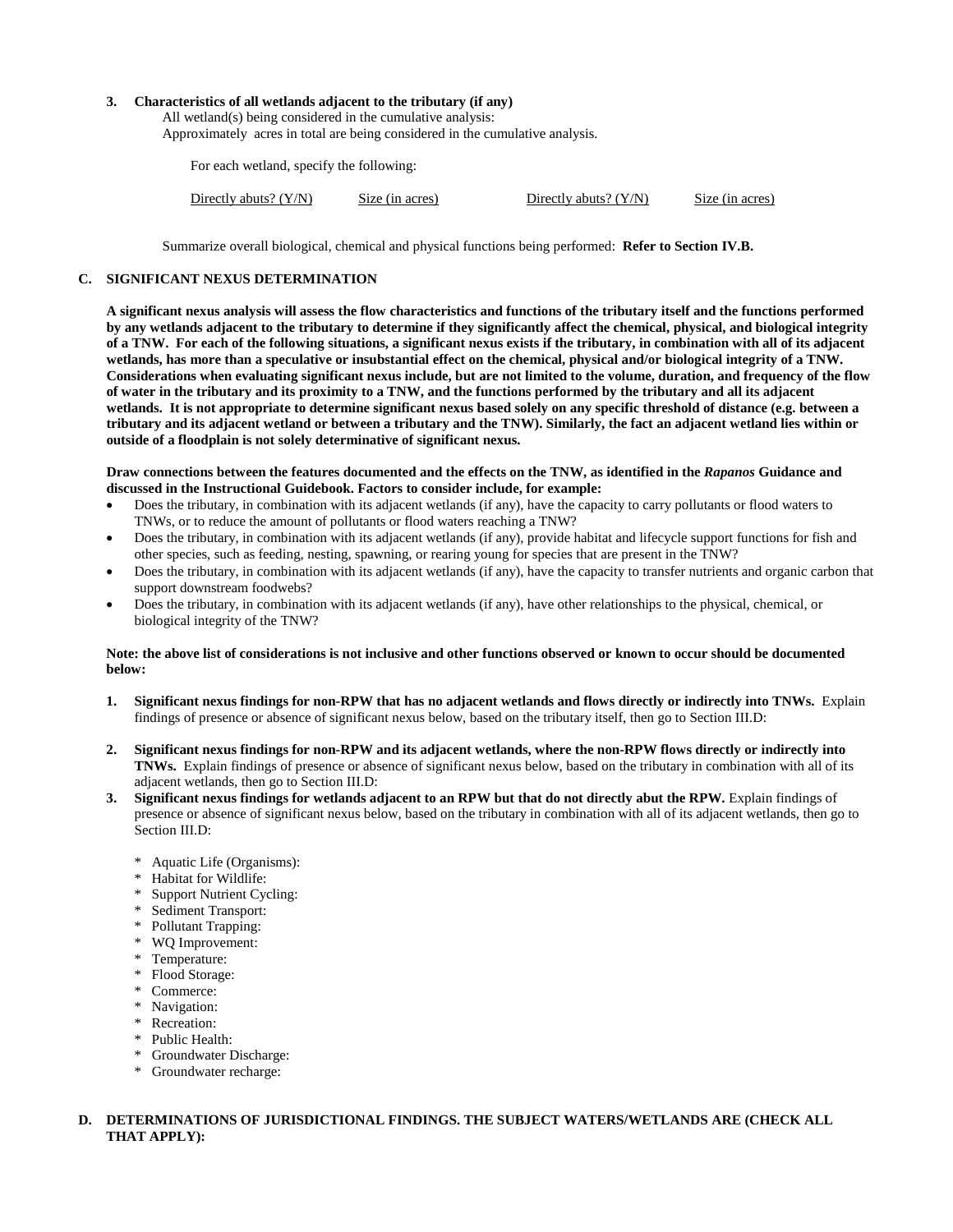- **1. TNWs and Adjacent Wetlands.** Check all that apply and provide size estimates in review area:
- $\Box$  TNWs:

Wetlands adjacent to TNWs:

- **2. RPWs that flow directly or indirectly into TNWs.**
	- $\boxtimes$  Tributaries of TNWs where tributaries typically flow year-round are jurisdictional. Provide data and rationale indicating that tributary is perennial: **Stream 1 and Southwest Branch were observed to have well developed stream morphology characteristic of perennial flow in consideration of the artificial nature of the concrete trapezoidal channels. While common characteristics of perennial flow in natural streams, such as channel sinuosity or sediment sorting, were not possible in Stream 1 or Southwest Branch, flow was observed in both streams during the Corps site visit at the beginning of the "wet" season when the last rain had been approximately five days prior to the site visit and both streams had clear and consistent bed, bank, and ordinary high water mark as indicated by staining of the concrete channel and algae growth.**
	- $\Box$  Tributaries of TNW where tributaries have continuous flow "seasonally" (e.g., typically three months each year) are jurisdictional. Data supporting this conclusion is provided at Section III.B. Provide rationale indicating that tributary flows seasonally: The streams

Provide estimates for jurisdictional waters in the review area (check all that apply):

- Tributary waters (linear feet): **1,545 - Stream 1, 6 linear feet – Southwest Branch**
- **Other non-wetland waters:** acres.
	- Identify type(s) of waters:

# **3. Non-RPWs[9](#page-5-0) that flow directly or indirectly into TNWs.**

Waterbody that is not a TNW or an RPW, but flows directly or indirectly into a TNW, and it has a significant nexus with a TNW is jurisdictional. Data supporting this conclusion is provided at Section III.C.

Provide estimates for jurisdictional waters within the review area (check all that apply):

 $\Box$  Tributary waters:

**D** Other non-wetland waters: Identify type(s) of waters:

**4. Wetlands directly abutting an RPW that flow directly or indirectly into TNWs.** 

- Wetlands directly abut RPW and thus are jurisdictional as adjacent wetlands.
	- Wetlands directly abutting an RPW where tributaries typically flow year-round. Provide data and rationale indicating that tributary is perennial in Section III.D.2, above.
		- Provide rationale indicating that wetland is directly abutting an RPW:
	- Wetlands directly abutting an RPW where tributaries typically flow "seasonally." Provide data indicating that tributary is seasonal in Section III.B and rationale in Section III.D.2, above. Provide rationale indicating that wetland is directly abutting an RPW: Provide acreage estimates for jurisdictional wetlands in the review area:
- **5. Wetlands adjacent to but not directly abutting an RPW that flow directly or indirectly into TNWs.**
	- Wetlands that do not directly abut an RPW, but when considered in combination with the tributary to which they are adjacent and with similarly situated adjacent wetlands, have a significant nexus with a TNW are jurisidictional. Data supporting this conclusion is provided at Section III.C.

Provide acreage estimates for jurisdictional wetlands in the review area:

# **6. Wetlands adjacent to non-RPWs that flow directly or indirectly into TNWs.**

Wetlands adjacent to such waters, and have when considered in combination with the tributary to which they are adjacent and with similarly situated adjacent wetlands, have a significant nexus with a TNW are jurisdictional. Data supporting this conclusion is provided at Section III.C.

Provide acreage estimates for jurisdictional wetlands in the review area:

# **7. Impoundments of jurisdictional waters.[10](#page-5-1)**

- As a general rule, the impoundment of a jurisdictional tributary remains jurisdictional.
- Demonstrate that impoundment was created from "waters of the U.S.," or
- Demonstrate that water meets the criteria for one of the categories presented above  $(1-6)$ , or
- Demonstrate that water is isolated with a nexus to commerce (see E below).

<sup>-&</sup>lt;br>9

<span id="page-5-1"></span><span id="page-5-0"></span>See Footnote # 3.<br><sup>10</sup> To complete the analysis refer to the key in Section III.D.6 of the Instructional Guidebook.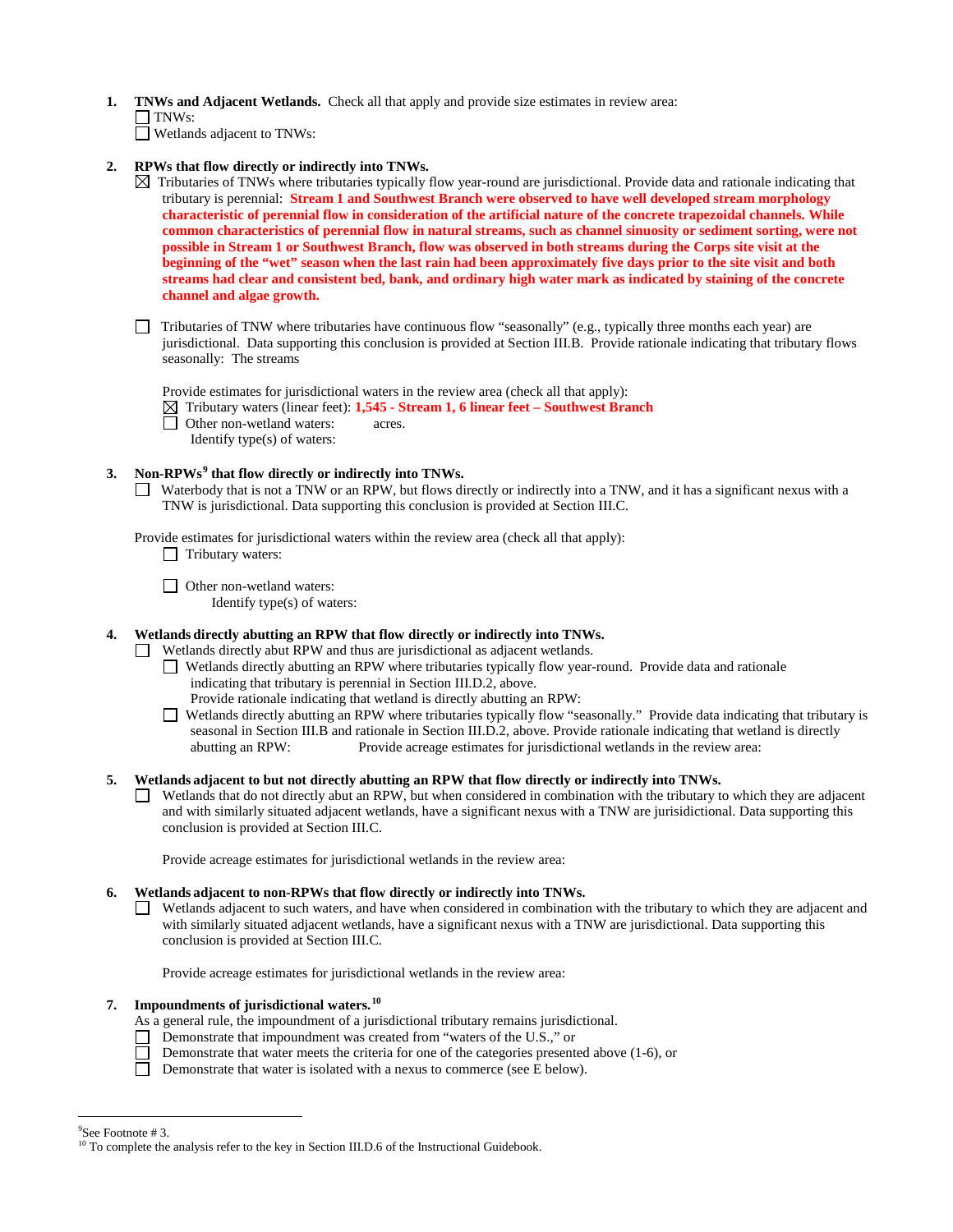|    | DEGRADATION OR DESTRUCTION OF WHICH COULD AFFECT INTERSTATE COMMERCE, INCLUDING ANY<br>SUCH WATERS (CHECK ALL THAT APPLY): <sup>11</sup><br>which are or could be used by interstate or foreign travelers for recreational or other purposes.<br>from which fish or shellfish are or could be taken and sold in interstate or foreign commerce.<br>which are or could be used for industrial purposes by industries in interstate commerce.<br>Interstate isolated waters. Explain:<br>Other factors. Explain:                                                                                                                                                         |
|----|------------------------------------------------------------------------------------------------------------------------------------------------------------------------------------------------------------------------------------------------------------------------------------------------------------------------------------------------------------------------------------------------------------------------------------------------------------------------------------------------------------------------------------------------------------------------------------------------------------------------------------------------------------------------|
|    | Identify water body and summarize rationale supporting determination:                                                                                                                                                                                                                                                                                                                                                                                                                                                                                                                                                                                                  |
|    | Provide estimates for jurisdictional waters in the review area (check all that apply):<br>Tributary waters:<br>Other non-wetland waters:<br>Identify type(s) of waters:<br>Wetlands:<br>$\blacksquare$                                                                                                                                                                                                                                                                                                                                                                                                                                                                 |
| F. | NON-JURISDICTIONAL WATERS, INCLUDING WETLANDS (CHECK ALL THAT APPLY):<br>If potential wetlands were assessed within the review area, these areas did not meet the criteria in the 1987 Corps of Engineers<br>Wetland Delineation Manual and/or appropriate Regional Supplements.<br>Review area included isolated waters with no substantial nexus to interstate (or foreign) commerce.<br>Prior to the Jan 2001 Supreme Court decision in "SWANCC," the review area would have been regulated based solely on the<br>"Migratory Bird Rule" (MBR).<br>Waters do not meet the "Significant Nexus" standard, where such a finding is required for jurisdiction. Explain: |
|    | $\Box$ Other: (explain, if not covered above):                                                                                                                                                                                                                                                                                                                                                                                                                                                                                                                                                                                                                         |
|    | Provide acreage estimates for non-jurisdictional waters in the review area, where the sole potential basis of jurisdiction is the MBR<br>factors (i.e., presence of migratory birds, presence of endangered species, use of water for irrigated agriculture), using best professional<br>judgment (check all that apply):<br>Non-wetland waters (i.e., rivers, streams):<br>Lakes/ponds:<br>Other non-wetland waters:<br>List type of aquatic resource:<br>Wetlands:                                                                                                                                                                                                   |
|    | Provide acreage estimates for non-jurisdictional waters in the review area that do not meet the "Significant Nexus" standard, where such<br>a finding is required for jurisdiction (check all that apply):<br>Non-wetland waters (i.e., rivers, streams):<br>Lakes/ponds:<br>Other non-wetland waters:<br>acres. List type of aquatic resource:<br>Wetlands:                                                                                                                                                                                                                                                                                                           |
|    | <b>SECTION IV: DATA SOURCES.</b>                                                                                                                                                                                                                                                                                                                                                                                                                                                                                                                                                                                                                                       |
|    | A. SUPPORTING DATA. Data reviewed for JD (check all that apply - checked items shall be included in case file and, where checked<br>and requested, appropriately reference sources below):<br>Maps, plans, plots or plat submitted by or on behalf of the applicant/consultant: vicinity map included in submission dated 10<br>November 2014.<br>$\boxtimes$ Data sheets prepared/submitted by or on behalf of the applicant/consultant.<br>$\boxtimes$ Office concurs with data sheets/delineation report.<br>□ Office does not concur with data sheets/delineation report.<br>Data sheets prepared by the Corps:<br>Corps navigable waters' study:                  |

**E. ISOLATED [INTERSTATE OR INTRA-STATE] WATERS, INCLUDING ISOLATED WETLANDS, THE USE,** 

- U.S. Geological Survey Hydrologic Atlas:
	- USGS NHD data.

 $\overline{a}$ 

- USGS 8 and 12 digit HUC maps.
- U.S. Geological Survey map(s). Cite scale & quad name: **Lanham quadrangle**

USDA Natural Resources Conservation Service Soil Survey. Citation: **soil series on Web Soil Survey report included in submission dated November 2014.**

<span id="page-6-0"></span>**<sup>11</sup> Prior to asserting or declining CWA jurisdiction based solely on this category, Corps Districts will elevate the action to Corps and EPA HQ for review consistent with the process described in the Corps/EPA** *Memorandum Regarding CWA Act Jurisdiction Following Rapanos.*